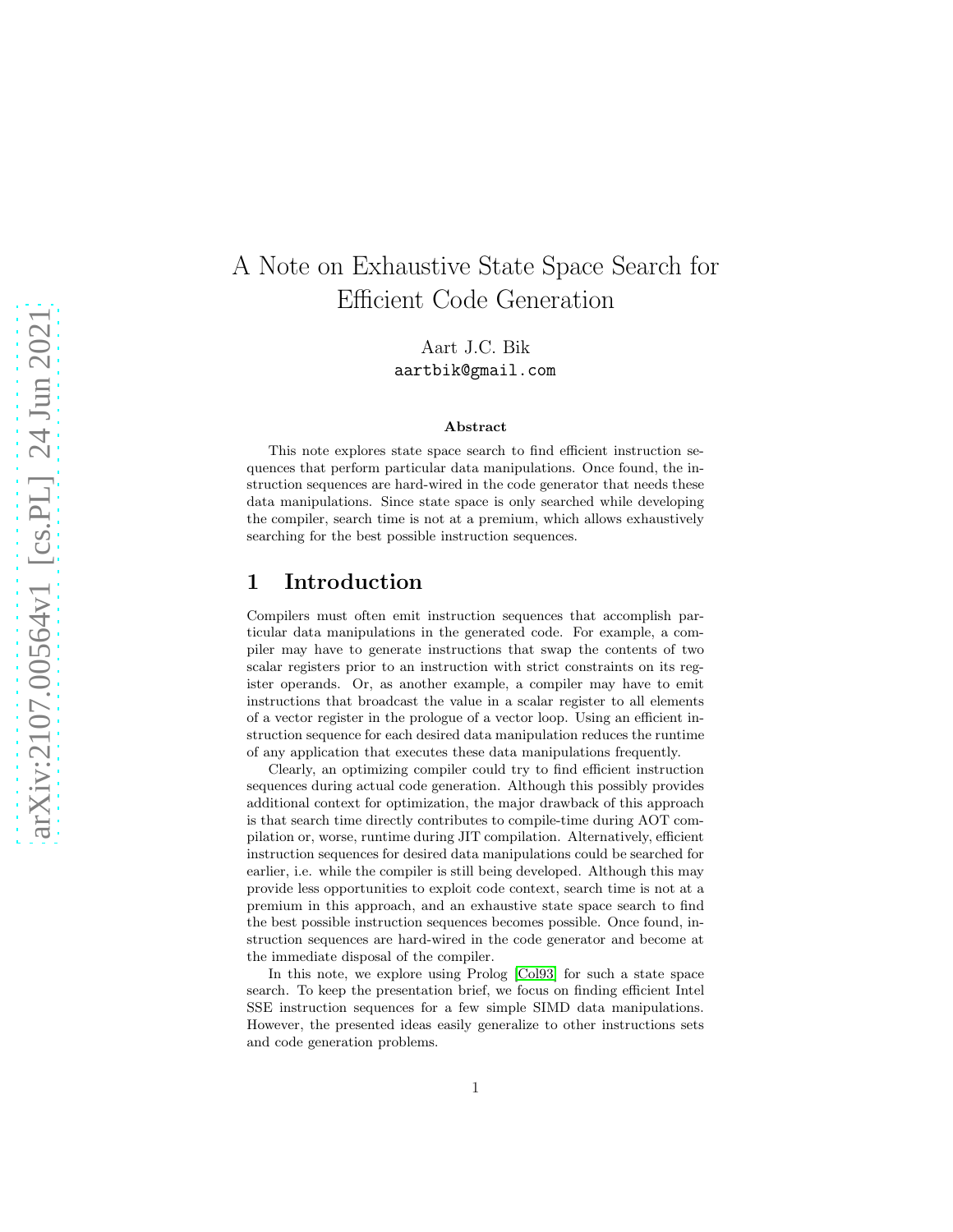## 2 State Space Search

Finding an efficient instruction sequence to accomplish a particular data manipulation can be expressed as a state space search problem [\[LS89,](#page-6-1) Nil98, with the original contents of memory and registers as *start state*, the machine instructions as transitions from one state to another state, and the desired contents of memory and registers as goal state. A path from the start state to the goal state provides a solution to the problem. The best solution is given by the shortest path, i.e. the path with minimal length if all transitions have the same cost, or the path with minimal total weight if different transitions have varying costs, such as different cycle counts for the instructions.

#### 2.1 State Space

As stated before, for the sake of brevity, we focus on finding efficient Intel SSE instruction sequences for a few simple SIMD data manipulations. Furthermore, to keep the state space size manageable, we focus on just a subset of the SIMD state, data types, and instructions, abstracting away from details related to general-purpose registers and instructions, state flags, memory operands, etc. In this simplified view, the SIMD state is fully defined by eight xmm-registers, represented in Prolog as a list with eight variables (variables start with an uppercase letter).

[ XMM0, XMM1, XMM2, XMM3, XMM4, XMM5, XMM6, XMM7 ]

Here, each variable can be bound to a Prolog term that represent particular contents, such as a list [17.5, 11.9] to denote a packed doubleprecision floating-point data type with the given numerical values, an atom xmm0 (atoms start with a lowercase letter) to denote a particular but otherwise non-exploitable value, or the anonymous variable to denote any term. For example, the following list denotes a SIMD state in which registers 0, 3, and 7 contain packed data types with the given numerical values, registers 1 and 2 have particular but different contents that are not subject to further inspection, and all other registers are undefined.

 $[ [0,0,0,0],$  xmm1, xmm2,  $[8,7,6,5,4,3,2,1],$   $\_,$   $\_,$   $\_,$   $\_,$   $[1.0, 2.5]$  ]

In the remainder of the paper, we will just consider packed dwords represented by 4-elements lists, with the convention that the higher to lower packed elements appear left-to-right in the list.

#### 2.2 Transitions

Each instruction transforms a SIMD state into another SIMD state. These transitions are modeled by a set of Prolog rules for each Intel SSE instruction in our simplified model. Each rule is this set will have the form

i(instruction, op1, op2, S, T).

to indicate that applying instruction to the given operands transitions from state S to state T. For example, the change in SIMD state by executing instruction

pxor xmm0, xmm0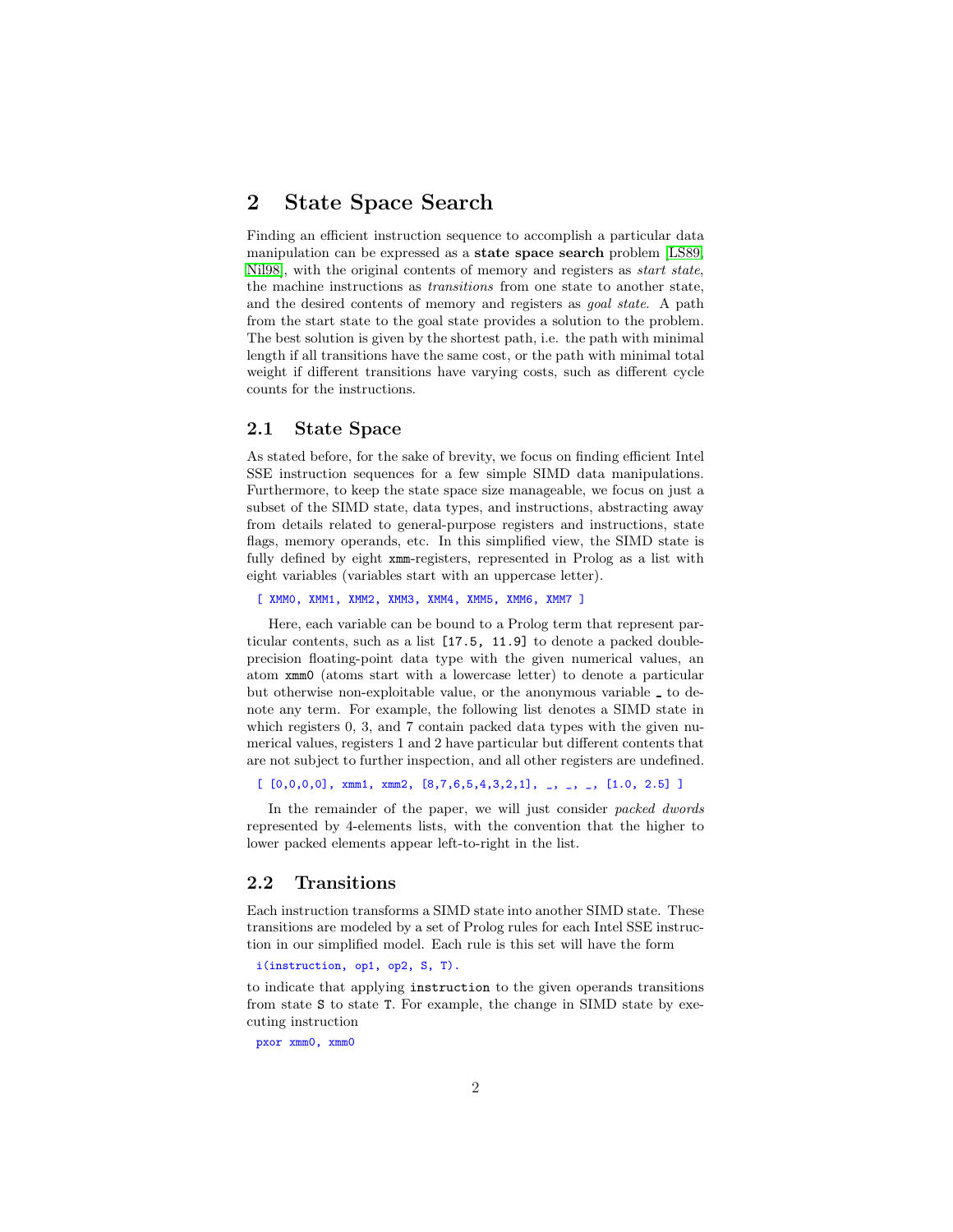is modeled by rule show below, which specifies that any contents of register  $xmm0$  (the anonymous variable ) is zeroed out (the list  $[0,0,0,0]$ ) while the contents of all registers remain unaffected.

i(pxor, xmm0, xmm0,

[ \_, XMM1, XMM2, XMM3, XMM4, XMM5, XMM6, XMM7 ], [  $[0,0,0,0]$ , XMM1, XMM2, XMM3, XMM4, XMM5, XMM6, XMM7 ]).

Similarly, using Intel syntax, where the destination register appears first, the change in SIMD state after

```
paddd xmm1, xmm7
```
is modeled by the following rule, which adds the packed integral elements of one register to the packed integral elements of another register.

```
i(paddd, xmm1, xmm7,
  [ XMMO, [A,B,C,D], XMM2, XMM3, XMM4, XMM5, XMM6, [E,F,G,H] ],
  [ XMM0, [A+E,B+F,C+G,D+H], XMM2, XMM3, XMM4, XMM5, XMM6, [E,F,G,H] ],
```
Although this allows Prolog to reason about the instruction symbolically, sometimes we are also interested in evaluating the values using integral arithmetic. To that end, the following rule is added as well, which evaluates expressions in which all values are integers (such rules could be refined further to allow for partial evaluation).

```
i(paddd, xmm1, xmm7,
 [ XMM0, [A,B,C,D], XMM2, XMM3, XMM4, XMM5, XMM6, [E,F,G,H] ],
 [ XMM0, [P,Q,R,S], XMM2, XMM3, XMM4, XMM5, XMM6, [E,F,G,H] ]) :-
 integer(A), integer(E), P is A+E, integer(B), integer(F), Q is B+F,
 integer(C), integer(G), R is C+G, integer(D), integer(H), S is D+H.
```
Similar rules are added for all other arithmetic, logical, comparison, and conversion instructions, and for all combinations of register pairs. A data shuffling instruction such as

```
punpckldq, xmm0, xmm3
```
is modeled as shown below.

i(punpckldq, xmm0, xmm3, [ [\_,\_,A,B], XMM1, XMM2, [X,Y,C,D], XMM4, XMM5, XMM6, XMM7 ], [  $[C, A, D, B]$ , XMM1, XMM2,  $[X, Y, C, D]$ , XMM4, XMM5, XMM6, XMM7 ]). A shift instruction like psrldq xmm2, 4

is modeled by the rule below.

i(psrldq, xmm2, 4, [ XMM0, XMM1, [A,B,C, ], XMM3, XMM4, XMM5, XMM6, XMM7 ], [ XMM0, XMM1, [0,A,B,C], XMM3, XMM4, XMM5, XMM6, XMM7 ]). The SIMD state change after the data movement instruction movd xmm4, I

is modeled with this rule. i(movd, xmm4, I,

[ XMM0, XMM1, XMM2, XMM3, \_\_\_\_\_\_\_\_, XMM5, XMM6, XMM7 ], [ XMM0, XMM1, XMM2, XMM3, [0,0,0,I], XMM5, XMM6, XMM7 ]).

Obviously, writing all these Prolog rules by hand would be too tedious and error-prone. Instead, a utility should be used to generate all rules automatically, preferably directly from an instruction set description in an electronic format. A complete and accurate rule set will obviously yield the best results.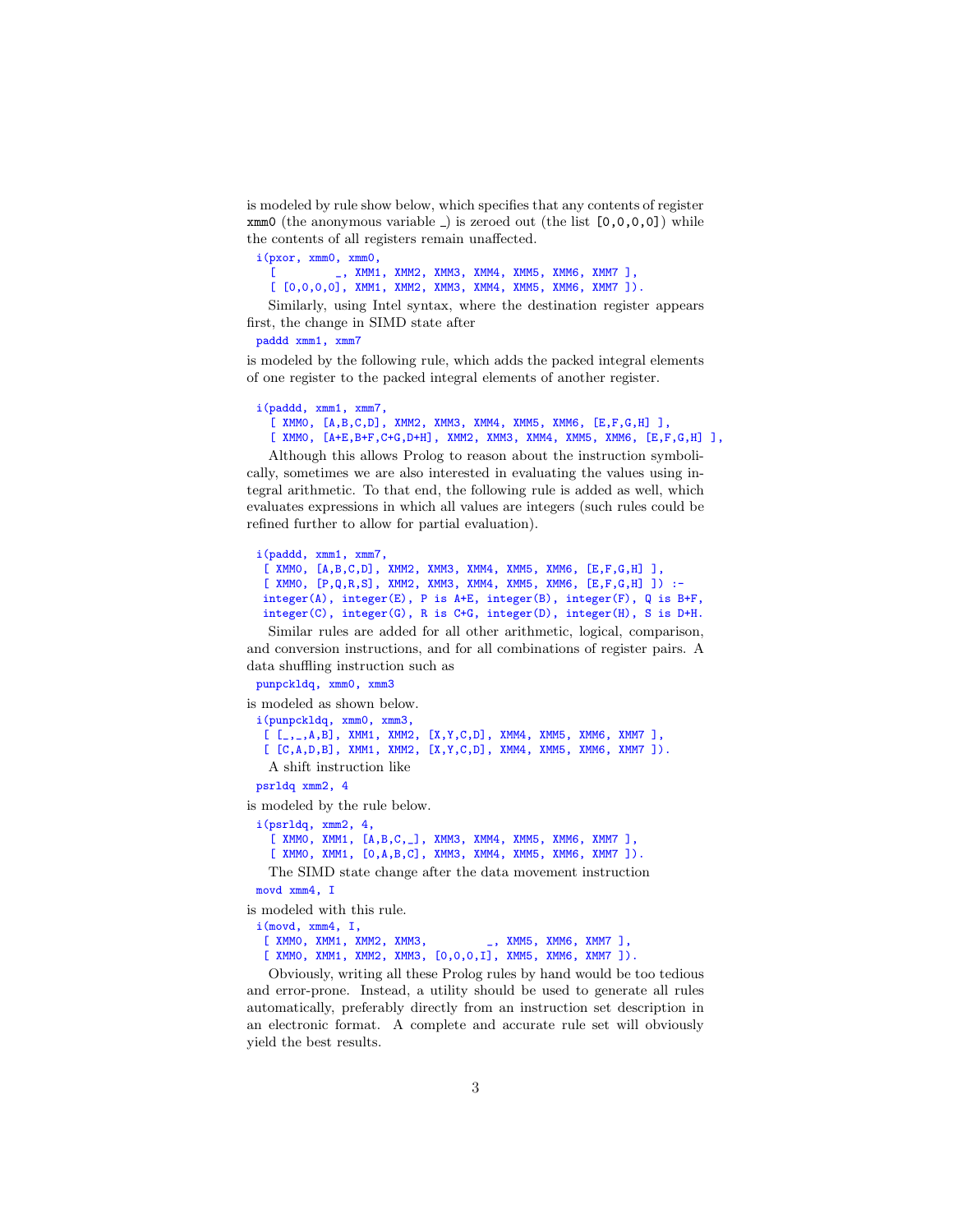## 2.3 Search

Given a complete Prolog rule set that model the SIMD state transitions of all instructions, we need a search mechanism to find a path in the state space from the *start state* to the *goal state*. This search mechanism is also expressed with Prolog rules.

A first reasonable attempt is shown below (we will refine these rules slightly later). The two rules states that any state S transitions into itself for an empty instruction sequence, or otherwise breaks down into the transition of a single instruction from state S to state U followed by the transition from state U to state T of an subsequent instruction sequence J. The list of 3-arity i predicates built by these rules ultimately indicate an instruction sequence that transitions state S to state T.

```
s(S, [], S).
s(S, [i(I, R1, R2) | J], T) :- i(I, R1, R2, S, U), s(U, J, T).
```
Now suppose we are interested in finding the best way to zeroing the contents of register xmm0. It may be tempting to express that particular state space search problem with the following Prolog query.

```
s(S, I, [0,0,0,0] | 1).
```
However, this query returns the following first solution, with as interpretation that the shortest way of resetting register xmm0 to zero is by executing no instructions at all (empty list I) but instead starting with all zeroes in that register (initial state S). Although correct, this is obviously not what we were searching for.

 $I = []$  $S = [[0,0,0,0]]$ 

As a side note, this mistake can demonstrate a potential danger of using anonymous variables. The almost identical query

 $s($ , I,  $[$ [0,0,0,0] | ]).

would have given the solution

 $T = \Box$ 

as well, but without even listing bindings for the two anonymous variables, obscuring the fact that the initial state was bound to a state with the first register already zeroed out. So each anonymous variable really denotes any suitable term. Rather, named variables should be preferred when contents matter.

The correct way of formulating the original query is by explicitly stating the fact that all registers contain unusable and unrelated initial values, as shown below with eight different atoms.

#### s([xmm0, xmm1, xmm2, xmm3, xmm4, xmm5, xmm6, xmm7], I,  $[0,0,0,0]$  |  $[$  1).

This query will prompt the following list as a first solution, indicating a single instruction way of zeroing out register xmm0.

 $I = [i(pxor, xmm0, xmm0)]$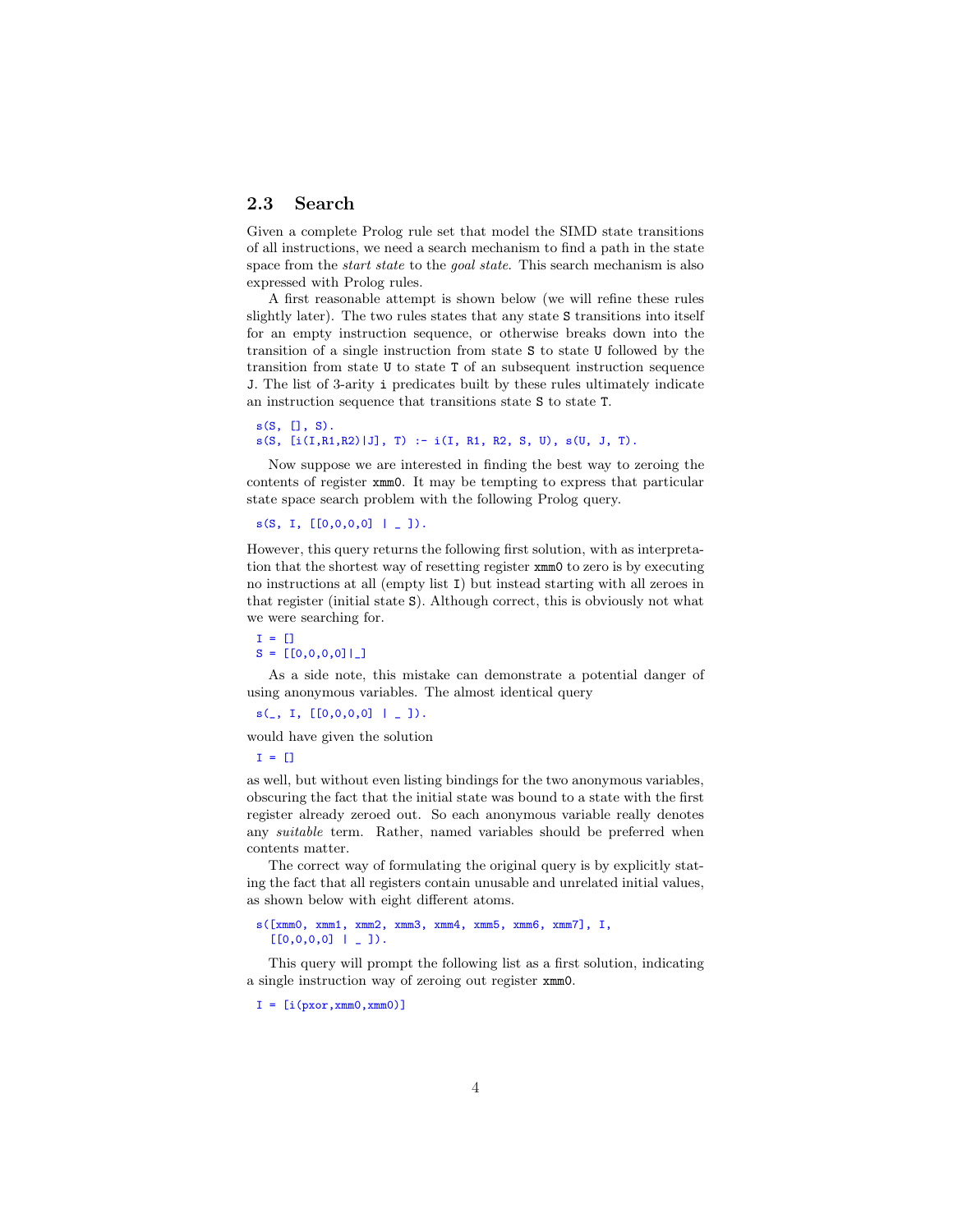### 2.4 Iterative Deepening Search

Prolog's DFS (depth-first search) is not very suited for this particular kind of state space search problem, since it will continuously append instructions to existing partial solutions in an attempt to reach the goal state. A BFS (breadth-first search) works much better, since it will report the shortest instruction sequences from the initial state to the goal state first. We will implement such a search using Prolog's DFS, but without the inherently high memory demands of BFS, using IDS (iterative deepening search). To this end, the search rules given earlier are refined into the following set.

```
s(S, I, T) :- count(D, 0), s(S, I, T, D).
s(S, \Box, S, 0).
s(S, [i(I,R1,R2)|J], T, X) :- X > 0, Y is X - 1,
                              i(I, R1, R2, S, U), s(U, J, T, Y).
```
The search rules themselves are as before, but restricted to a given depth. The count rules define a simple increment mechanism.

```
count(X, X).
count(X, Y) :- Z is Y + 1, count(X, Z).
```
Combined, these rules try to find solutions within subsequent instruction sequences of length 0, 1, 2, etc. As a result, shorter instruction sequences are reported first (note that with some effort, this search mechanism can be adapted for other criteria of the best solution, such as finding the instruction sequences with the lowest total cycle counts). For example, running the query

```
s( [ xmm0, xmm1, xmm2, xmm3, xmm4, xmm5, xmm6, xmm7], I,
   [[-1,-1,-1,-1] | ] [ ]
```
reports the desired solution

```
I = [i(pcmped, xmm0, xmm0)]
```
before it reports the following alternative, but longer solution, which basically just clobbers the register with an unused value before resorting to the shorter solution.

```
I = [i(pxor,xmm0,xmm0),i(pcmpeqd,xmm0,xmm0)]
```
Suppose we are interested in broadcasting a value to all elements in a SIMD register, an idiom that is frequently used in the prologue of a vector loop by a vectorizing compiler [\[Bik04\]](#page-6-3). An instruction sequence for such a broadcast can be found using the following query, where atom c denotes the value that needs broadcasting.

```
s( [ xmm0, xmm1, xmm2, xmm3, xmm4, xmm5, xmm6, xmm7], I,
   [ [c,c,c,c] | - ].
```
Lacking a shuffle operation in our simplified rule set, the shortest instruction sequence for the broadcast consists of a data movement instruction followed by two unpack instructions.

```
I = [i(movd,xmm0,c),
     i(punpckldq,xmm0,xmm0),
     i(punpckldq,xmm0,xmm0)
    ]
```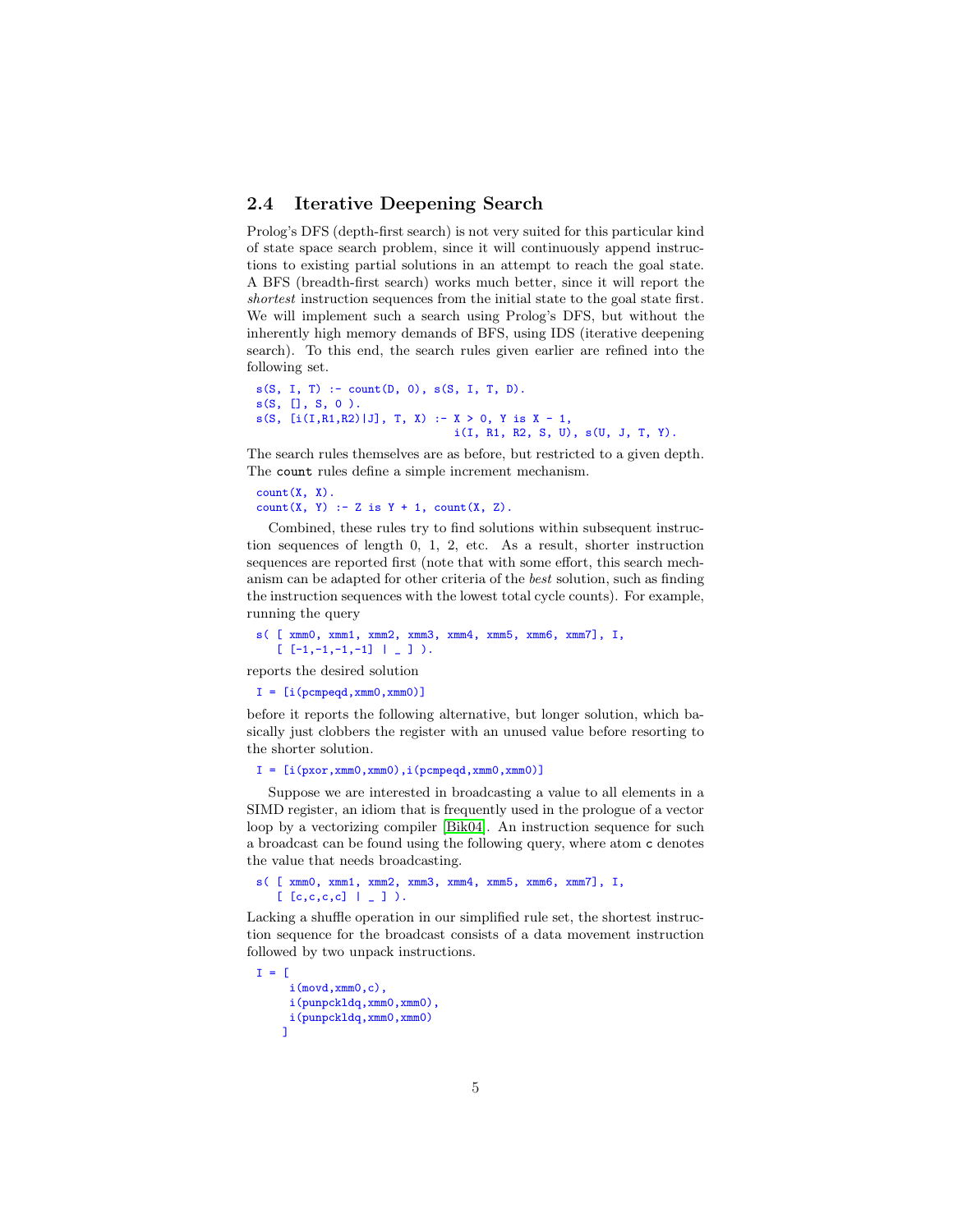## 2.5 Usable Start State

The examples so far searched for a particular goal state given an unusable state state. Often, however, the start state may contain some known, usable information. As a simple example, the query

```
s([xmm0, [1,2,3,4], xmm2, xmm3, xmm4, xmm5, xmm6, xmm7], I,
  [[1,2,3,4] | ] [
```
yields the following solution, which indicates that the best way to assign particular contents to register xmm0 given a state where register xmm1 already has these contents is simply moving the register.

```
I = [i(movdqa, xmm0, xmm1)]
```
As a more practical application, this approach can be used to find the best sequence to sum up all elements in a SIMD register "horizontally", an idiom used by a vectorizing compiler [\[Bik04\]](#page-6-3) to finalize the computation after converting a sum-reduction loop into SIMD code. Here the query

```
s( [ [a,b,c,d], xmm1, xmm2, xmm3, xmm4, xmm5, xmm6, xmm7], I
   [ [ \_ ,_- , [ (d+b)+(c+a) ] ] ] [ ] ]).
```
yields the following instruction sequence as first suitable solution.

```
I = [i(movdqa,xmm1,xmm0),
     i(psrldq,xmm0,8),
     i(paddd,xmm1,xmm0),
     i(punpckldq,xmm0,xmm1),
     i(paddd,xmm0,xmm1),
     i(psrldq,xmm0,4)
    ]
```
Subsequent solutions with the same length provide some true alternatives (here, cycle counts could help finding the truly best one).

```
I = [i(movdqa,xmm1,xmm0),
     i(psrldq,xmm0,8),
     i(paddd,xmm1,xmm0),
     i(movdqa,xmm0,xmm1),
     i(psrldq,xmm1,4),
     i(paddd,xmm0,xmm1)
    ]
```
Other solutions of the same length that follow may simply provide the same instruction sequences using different intermediate registers.

Note that in this example, a statically known property of the context in which the instruction sequence is needed allowed for adding some usable information to the start state (viz. the SIMD register contains four partial results that need to be summed up). As stated in the introduction, at runtime the compiler could even exploit some dynamically known properties of the context to find better instruction sequences, but it is unlikely that exhaustive search (let alone Prolog) could be used under such circumstances.